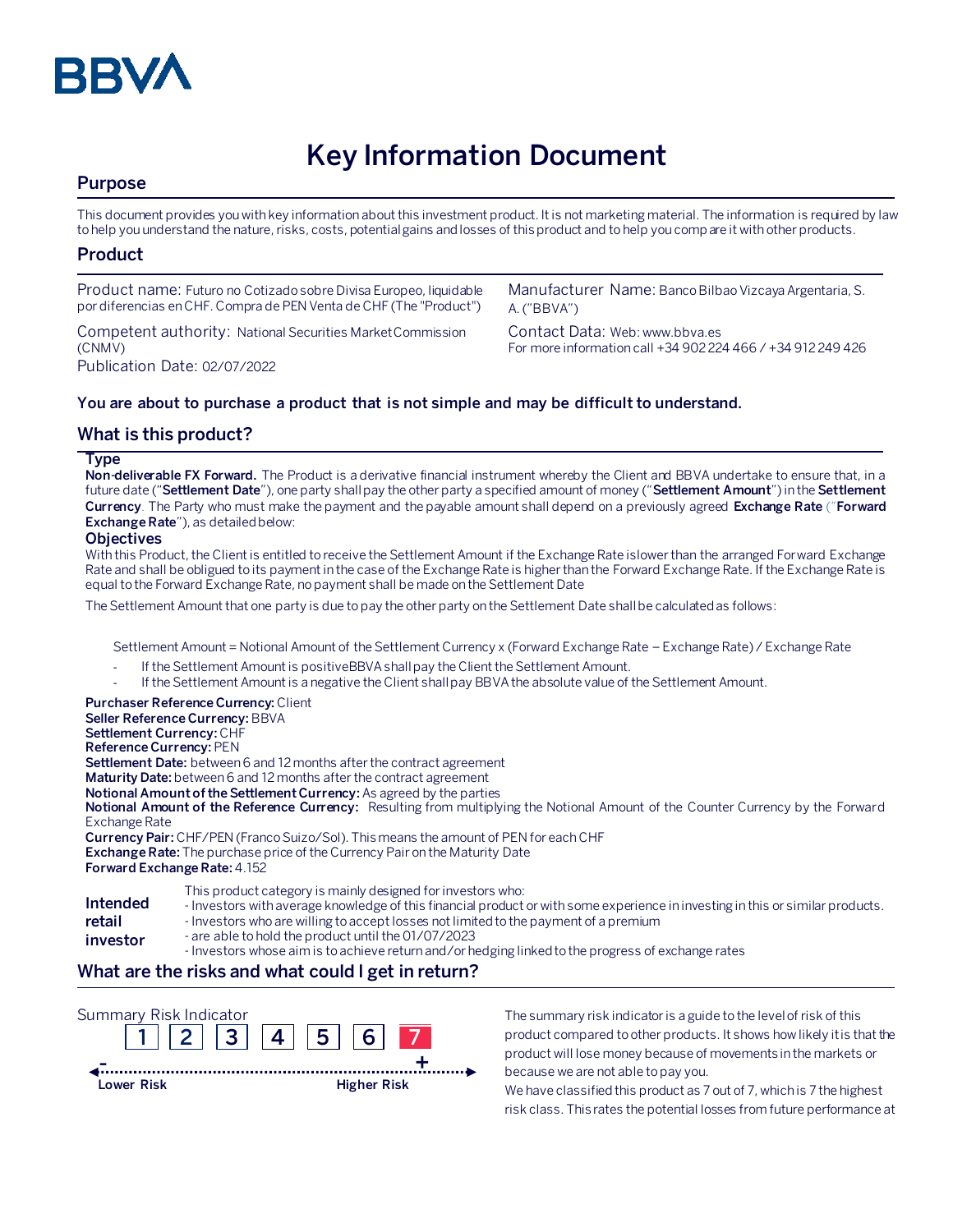**The risk indicator assumes you keep the product for 1 year; until the date 1 July 2023. The actual risk can vary significantly if you cash in at an early stage and you may incurr in significant losses. You may not be able to cash in early. You may have to pay a significant extra cost to cash in early.** a very high level, and poor market conditions are very unlikely to impact our capacity to pay you. **Be aware of currency risk. You will receive payments in a different currency, so the final return you will get depend on the exchange rate between the two currencies. This risk is not considered in the indicator shown above.** In some circumstances you may be required to make payments to pay for losses. The total loss you may incur may be significant. This product does not include any protection from future market performance so you could lose incur significant losses If (we) (are) not able to pay you what is owed, you could incur

#### Performance Scenarios

Market developments in the future cannot be accurately predicted. The scenarios shown are only an indication of some of the p ossible outcomes based on recent returns. Actual returns could be lower.

significant losses.

| Nominal Amount PEN 40,000 |                                            |                       |  |  |
|---------------------------|--------------------------------------------|-----------------------|--|--|
| <b>Scenarios</b>          |                                            | 1 year final maturity |  |  |
| Stress scenario           | What you might get back or pay after costs | PEN-15.094            |  |  |
|                           | Loss over nominal amount each year         | $-37.73%$             |  |  |
| Unfavourable<br>scenario  | What you might get back or pay after costs | PEN-3,190             |  |  |
|                           | Loss over nominal amount each year         | $-7.97\%$             |  |  |
| Moderate<br>scenario      | What you might get back or pay after costs | <b>PEN 1.245</b>      |  |  |
|                           | Loss over nominal amount each year         | 3.11%                 |  |  |
| Favourable<br>scenario    | What you might get back or pay after costs | PEN 5,933             |  |  |
|                           | Loss over nominal amount each year         | 14.83%                |  |  |

This table shows the money you could get back or pay over the next 1 year, under different scenarios, assuming a Nominal Value of PEN 40,000.The scenarios shown illustrate how your Nominal Amount could perform. You can compare them with the scenarios of other products.The scenarios presented are an estimate of future performance based on evidence from the past on how the value of this investment Nominal Amount varies, and are not an exact indicator. What you get will vary depending on how the market performs and how long you keep the Nominal Amount/product.

The stress scenario shows what you might get back or pay in extreme market circumstances, and it does not take into account the situation where we are not able to pay you. The figures shown include all the costs of the product itself, and includes the costs of your advisor or distributor. The figures do not take into account your personal tax situation, which may also affect how much you get back.

# **What happens if BBVA is unable to pay out?**

The customer would suffer a financial loss. In addition, this product is not covered by the Deposit Guarantee Fund for Financial Institutions or any other guarantee system or guarantor.

In the event of the resolution of BBVA (the process that would apply if BBVA were unviable or if it were foreseeable that it would become unviable in the near future and for reasons of public interest and financial stability it is necessary to avoid it going bankrupt), this product could be converted into shares or the payment obligations undertaken by BBVA to the customer could be reduced and the customer could therefore suffer losses.

### **What are the costs?**

The Reduction in Yield (RIY) shows what impact the total costs you pay will have on the performance of the product. The total costs take into account one-off, ongoing and incidental costs

The amounts shown here are the cumulative costs of the product itself, for three different holding periods. They include potential early exit penalties. The figures assume a Nominal Value of 40,000 PEN. he figures are estimates and may change in the future.

#### **Costs Over Time**

| Nominal Amount PEN 40,000                              |                                                                    |  |
|--------------------------------------------------------|--------------------------------------------------------------------|--|
| Scenarios                                              | If you cash in at the end of the recommended holding period 1 year |  |
| Total costs                                            | PFN 269.85                                                         |  |
| Impact on return (RIY) per year                        | 0.67%                                                              |  |
| $O = 1.1$ and $O = 1.11$ and $O = 1.11$ and $O = 1.11$ |                                                                    |  |

Composition of costs